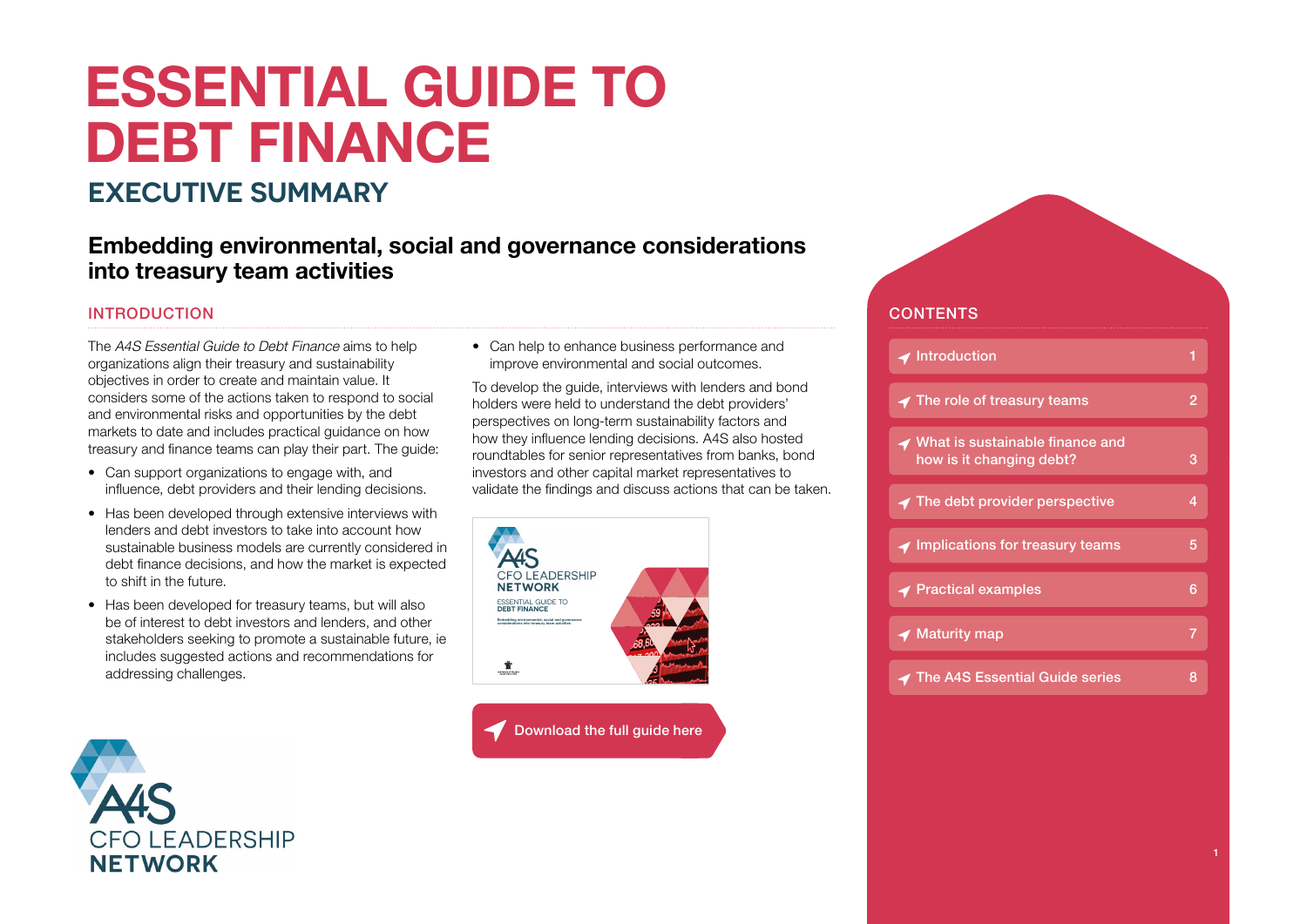<span id="page-1-0"></span>

Pressure to respond to issues such as climate change is growing. Within the debt markets, the response to these trends is evidenced by: the integration of environmental, social and governance (ESG) risks and opportunities into all lending and investment decisions; and the creation of products targeted specifically at delivering environmental or social outcomes, such as green bonds.

The opportunity for treasury teams is in understanding how treasury activities can support the organization's strategic sustainability goals, particularly in light of the growing interest of debt providers in the sustainability 'utility' of their assets, as well as the financial returns.

The guide has been informed by interviews with debt investors and lenders. From these, the guide includes the following recommendations:

#### Building knowledge and capacity within the treasury function

Treasury teams need to build awareness of sustainable finance trends, and will need to be joined up with other business functions to enable them to understand and promote their organization's sustainability credentials.

#### Being proactive and leading the dialogue rather than waiting for questions from debt providers

There will be an increased focus on sustainability factors from nearly all key market stakeholders: regulators, listing authorities and credit rating agencies, as well as debt investors and lenders.

#### Developing a sustainable finance framework, including issuing green bonds and integrating ESG into all loans and credit facilities

Treasury teams can take advantage of growing market interest in sustainable finance products in their strategic planning and financing activities.

#### Ensuring sustainability is demonstrated through all communications with debt providers

Organizations with a sustainable business model are expected to become more attractive to debt providers. Clear demonstration in relevant communications is necessary to attract the right lending partners and assist in negotiations.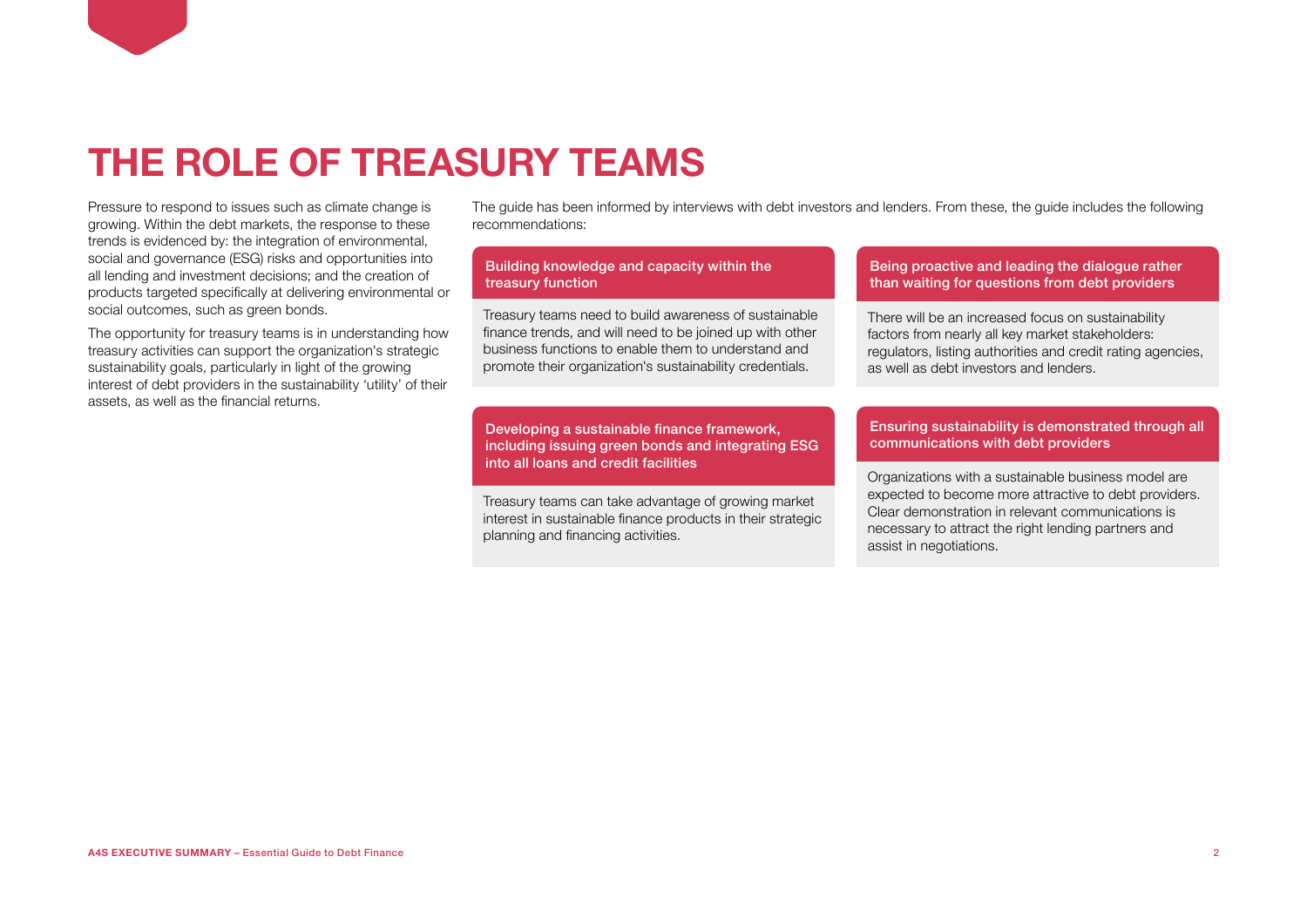## <span id="page-2-0"></span>**WHAT IS SUSTAINABLE FINANCE AND HOW IS IT CHANGING DEBT?**

Sustainable finance is the integration of sustainability considerations into investment and lending decisions. This includes instances where debt is issued, used and repaid with specific environmental and societal impacts in mind, but it also covers steps to respond to material environmental and social issues and integrate into all lending, financing and investment decisions.

The guide shows where ESG risk considerations are increasingly recognized by debt providers. Treasury teams that understand these pressures, and the opportunities presented by sustainable finance, will have access to a wider pool of funders and will be able to align their debt raising approach with the sustainability objectives of their business.

### **Previously Direction of travel**

| Sustainability did not sit within the domain of treasury functions,<br>but was only the responsibility of a sustainability or corporate<br>responsibility team. | • As organizations increasingly integrate sustainability into strategy, business models,<br>financial planning, risk management and disclosure, this is becoming an increasing<br>part of the treasury role.<br>• Treasurers are involved in shaping the strategic and sustainable direction of their<br>organization's financing. |
|-----------------------------------------------------------------------------------------------------------------------------------------------------------------|------------------------------------------------------------------------------------------------------------------------------------------------------------------------------------------------------------------------------------------------------------------------------------------------------------------------------------|
| Companies may have issued green bonds, but were not<br>mainstreaming sustainability into debt finance.                                                          | • Sustainability is sought through the alignment of the organization's overall financing<br>strategy with broad sustainable outcomes.                                                                                                                                                                                              |
| Sustainability was generally considered on a project-specific basis.                                                                                            | • Sustainability considerations are being mainstreamed and integrated. There are<br>opportunities for treasurers to collaborate with others to promote this.                                                                                                                                                                       |
| Debt providers and fixed income investors were solely concerned with<br>the magnitude and reliability of financial returns.                                     | • Debt providers are recognizing that ESG risks can cause credit impairment and<br>reputational concerns, and have a growing interest in increasing the sustainability<br>'utility' of their assets, alongside financial return.                                                                                                   |

"With better information and risk management as the foundations, a virtuous circle is being built with better understanding of tomorrow's risks, better pricing for investors, better decisions by policymakers and a smooth transition to a low carbon economy."

MARK CARNEY, FORMER GOVERNOR BANK OF ENGLAND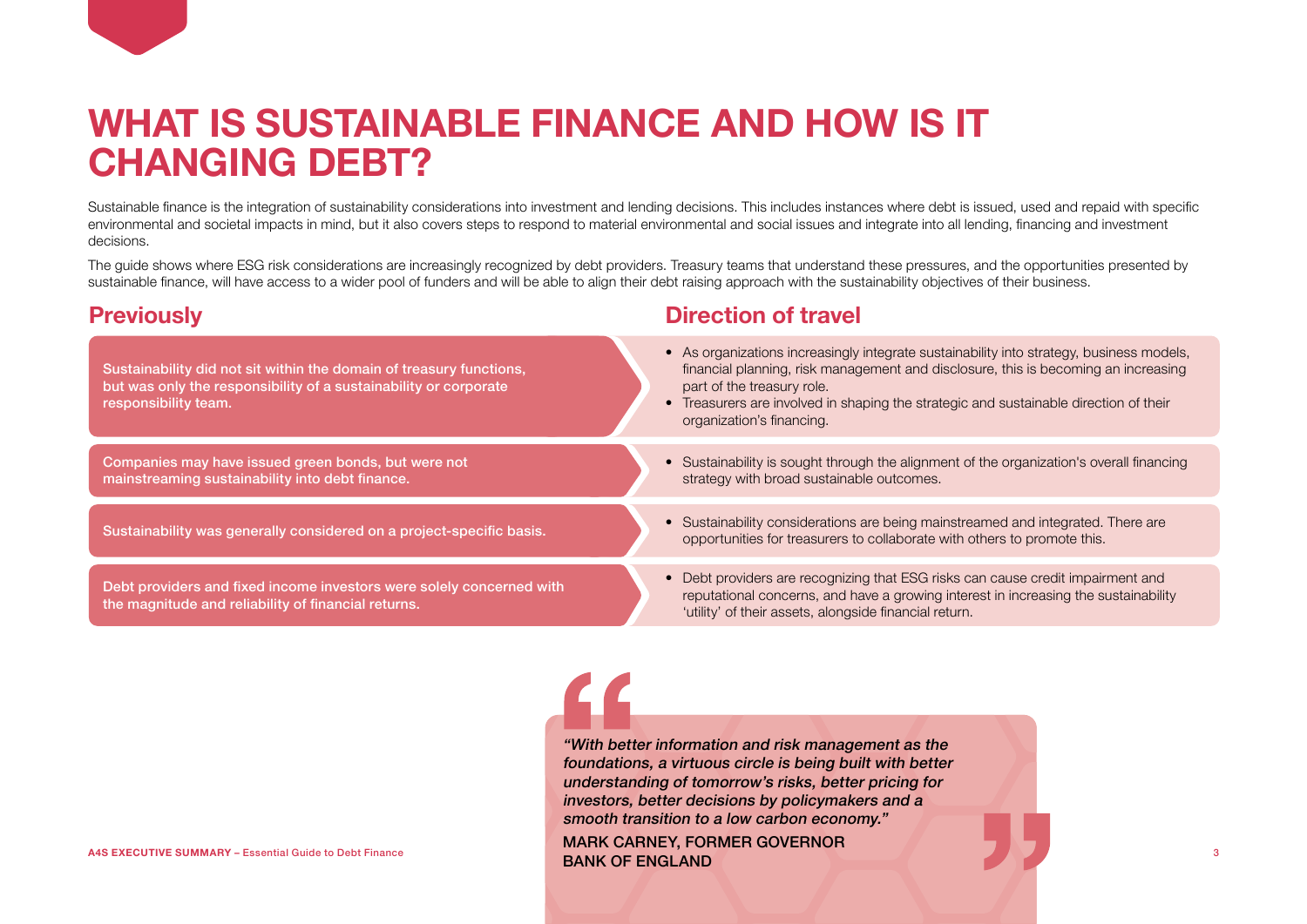## <span id="page-3-0"></span>**THE DEBT PROVIDER PERSPECTIVE**

#### **ESG IS INTEGRAL TO RISK ASSESSMENT**

Debt providers are incorporating ESG considerations into their credit risk assessments, recognizing that poor sustainability credentials can be indicative of problems in broader management quality.

#### WHY?

• Long-term sustainability factors have the potential to affect future viability and cash flows. As a result they influence lending and investing decisions and are increasingly incorporated into screening strategies.

#### **TRANSPARENCY AND CONSISTENT INFORMATION IS ESSENTIAL**

Debt providers need consistent and high quality data across their portfolios to allow for better-informed decision making.

#### WHY?

• Such data enables a better assessment of default risk and potentially differentiated pricing.

#### **ENGAGEMENT AND STRONG RELATIONSHIPS FACILITATE CHANGE**

Debt providers recognize that they have a role to play in influencing corporates to develop sustainable business models.

#### WHY?

• Engaging with organizations on the topic of sustainability enables debt providers to give further advice and support, strengthening the relationship while reducing risk.

#### **REPUTATIONAL RISK IS A KEY CONSIDERATION**

Banks recognize that they are increasingly exposed to reputational risk through the lending decisions that they make.

### WHY?

• Reputation related to performance on sustainability factors is a key influencer of business value and stakeholder satisfaction.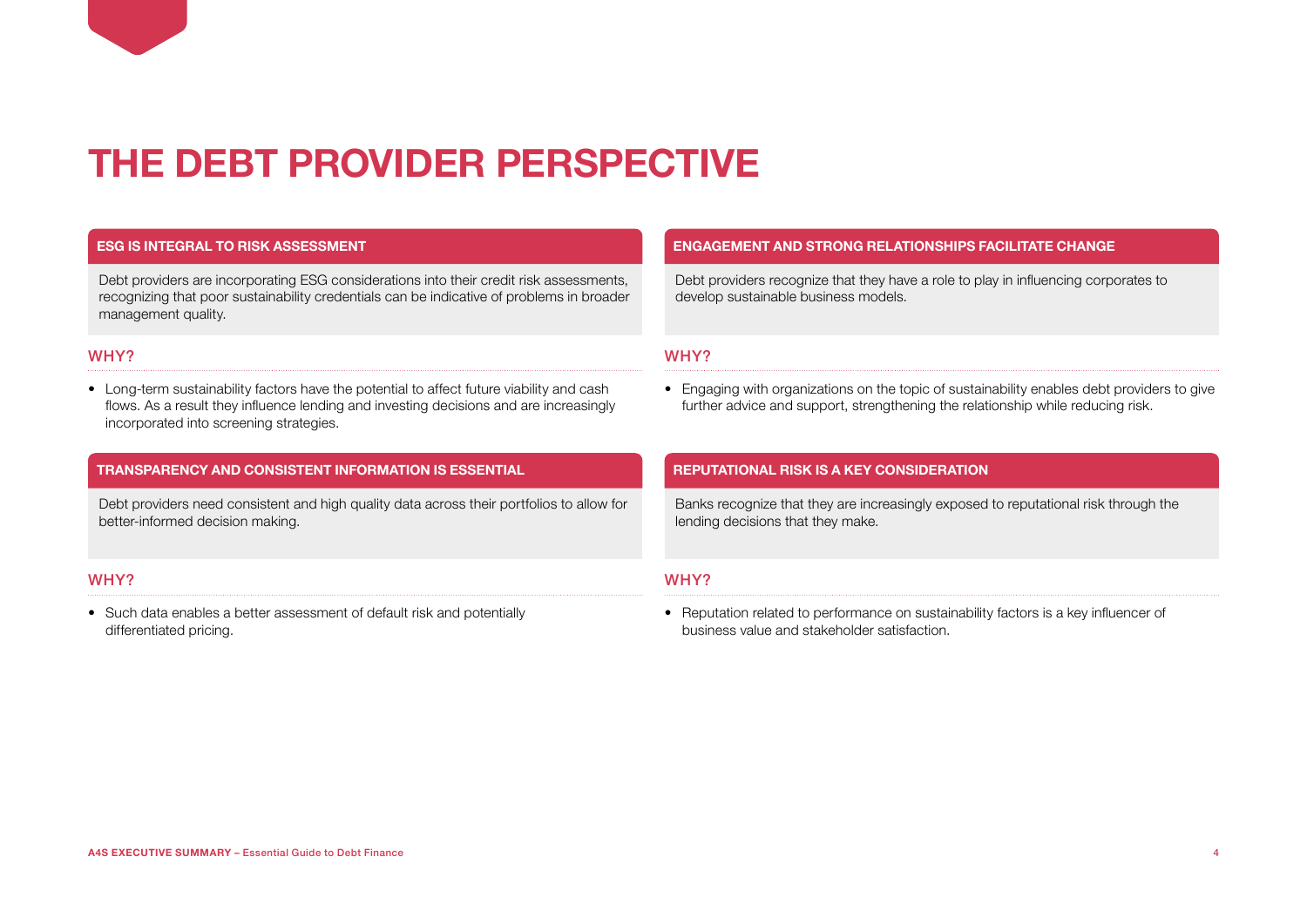## <span id="page-4-0"></span>**IMPLICATIONS FOR TREASURY TEAMS**

From interviews with debt providers and the A4S CFO Leadership Network, the guide identifies the treasury activities most affected by sustainability considerations.

Identifying the need for finance, type of finance and the parties to work with

Determining pricing, covenant and term-sheet criteria

Maintaining relationships and continuous engagement

Cash management, debt monitoring and reporting

Guidance for treasury teams, across these four key activities, is explored in more detail in the guide. The approach draws upon the debt provider perspective and covers current practice, expected disruption and actions to take.

Treasury teams are pivotal to an organization's strategy, funding and success. Organizations across all sectors are increasingly recognizing the need to consider sustainability factors. The guide summarizes some key actions that treasurers can take to support their organization:

- 1. Seek to understand the sustainability factors affecting your organization and remain updated on emerging sustainability issues.
- 2. Collaborate with colleagues across different divisions to identify the relevant and material sustainability risks and factors affecting the organization.
- 3. Work with debt providers who share your organization's principles on sustainability and have a demonstrable track record on such issues.
- 4. Be proactive in engaging with debt providers and credit rating agencies on sustainability issues and demonstrate the organization's attention to sustainability factors and related risks.
- 5. Focus on the material factors in your reporting, ensuring transparency on both the risks and opportunities related to the adoption of a sustainable business model and sustainable value creation.
- 6. Work with peers and industry bodies to integrate sustainability considerations into education and qualifications for treasurers.
- 7. Bring principles of transparency and purpose seen in green bonds/loans into all debt and cash management activities.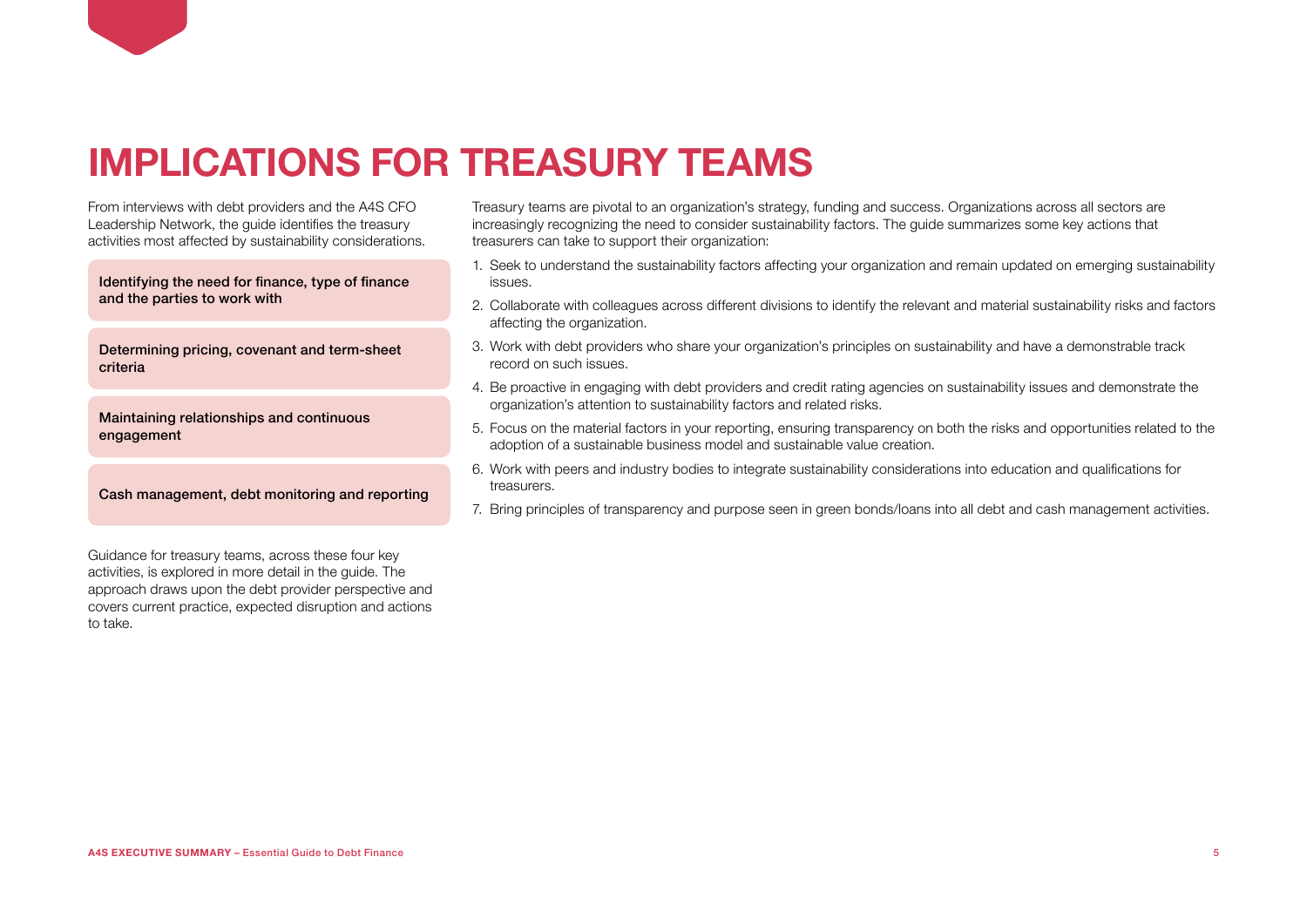## <span id="page-5-0"></span>**PRACTICAL EXAMPLES**

ESG considerations are being integrated into debt financing by all key actors in the debt market: banks, asset managers, credit rating agencies and corporates. The market is, as yet, immature but is gaining increasing momentum. The guide includes a range of examples to show the different approaches being used.

#### **BANKS**

#### Green product frameworks

**Barclays** introduced a green product framework which sets out borrower activities that qualify for a growing set of green products.

#### Performance-linked products

**Lloyds** developed a product that provides commercial real estate debt at advantageous rates to reward and incentivize better sustainability performance.

#### Sustainability bonds

**HSBC** launched a bond to finance projects that support the achievement of the UN Sustainable Development Goals.

#### ASSET MANAGERS

#### Green bond funds

**Storebrand** developed a green bond fund which invests in companies and projects that have a clear positive impact on the environment and society.

#### Gender equality bonds

**QBE** issued a gender equality bond aimed at financing investments in organizations that are leaders in fostering workplace gender equality.

### CREDIT RATING AGENCIES

#### Credit scoring systems

**Fitch Ratings** launched an integrated scoring system that shows how ESG factors influence individual credit rating decisions.

#### **CORPORATES**

#### Sustainable financing frameworks

**Pennon** pioneered a sustainable financing framework which links financial impact to sustainability impacts.

**Yorkshire Water** developed a sustainable finance framework to align its financing with their long-term corporate strategy and sustainability objectives.

#### Credit facilities

**Olam** secured a sustainability-linked credit facility where the company pays lower interest rates if it hits more than 50 environmental, social and governance targets.

**Royal DSM** secured a revolving credit facility which links the interest rate to its greenhouse gas (GHG) emission reduction.

**Solvay** secured a revolving credit facility which links the interest rate to its greenhouse gas (GHG) emission reduction.

#### Green loans

**Sainsbury's** agreed the first corporate green loan for investing in carbon reduction and sustainability projects.

#### Green bonds

**Anglian Water** became the first European utility company to issue a sterling green bond.

**SSE** launched a green bond with a coupon of 0.875%, the lowest coupon that it had achieved for a senior bond.

#### Sustainability bonds

**Starbucks** issued two sustainability bonds in order to fund programmes for coffee supply chain management.

#### Green lease

**Pennon**, as part of its sustainable financing framework, has signed the UK's first green finance leases.

#### ESG commercial paper and certificate of deposit programmes

**Rabobank** launched their 'ESG Leader' Commercial Paper and Certificate of Deposit Programme.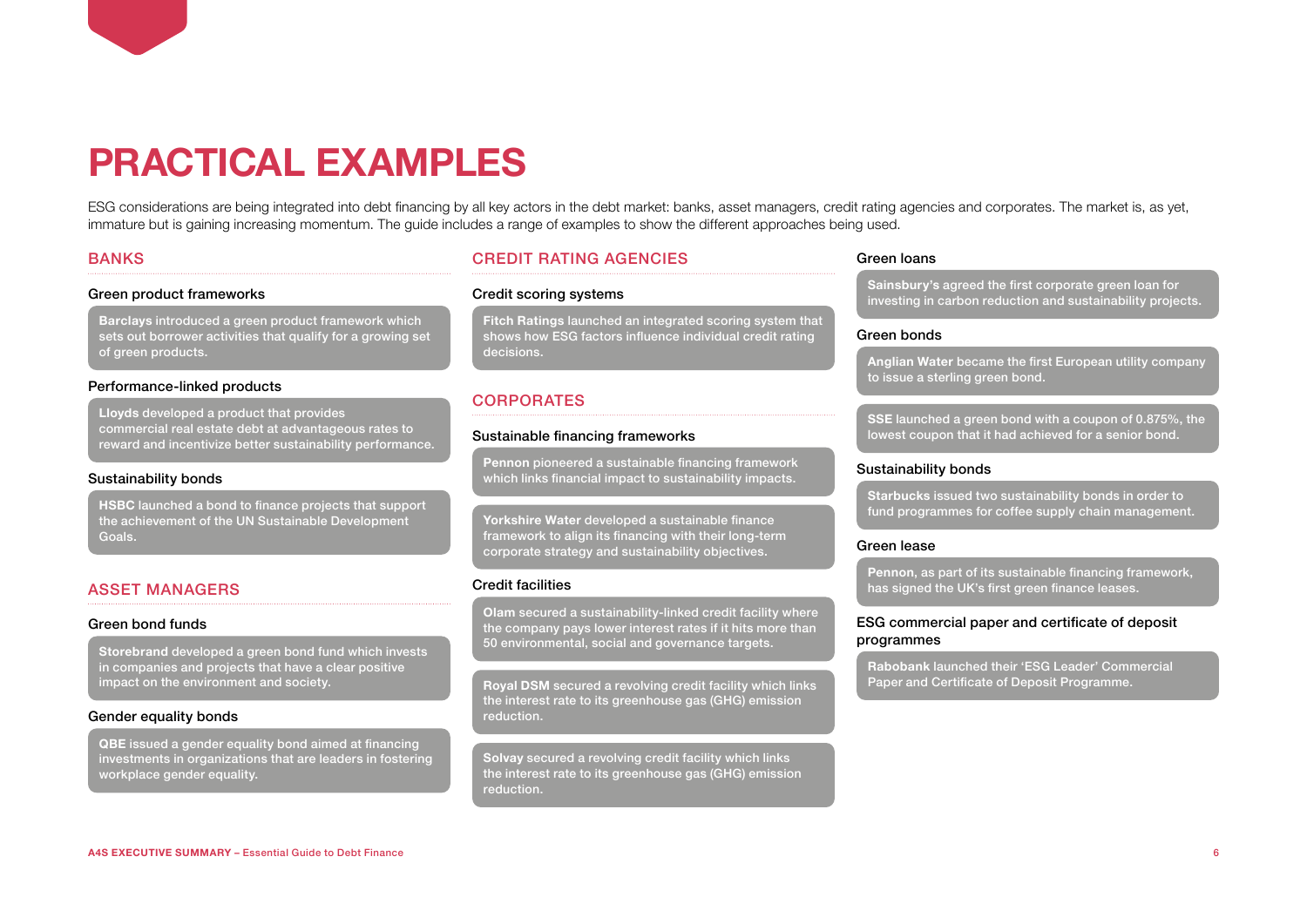## <span id="page-6-0"></span>**MATURITY MAP**

The maturity map is designed to enable you to assess what you are currently doing and how you can advance to a leading position. It has been developed as a way to capture the different dimensions of debt finance. How integrated is sustainability throughout your business? Do you understand how to communicate and engage with your debt providers on sustainability factors? How do you integrate sustainability into Treasury team activities?

| Treasury team activities                                                                | Limited consideration of sustainability in<br>treasury team activity and business strategy                                                                                                                                                       | Moderate consideration of sustainability in<br>treasury team activity and business strategy                                                                                                                                                                                                                                                                                   | Full consideration of sustainability in treasury<br>team activity and business strategy                                                                                                                                                                                                                                                                                                                                                                                                    |
|-----------------------------------------------------------------------------------------|--------------------------------------------------------------------------------------------------------------------------------------------------------------------------------------------------------------------------------------------------|-------------------------------------------------------------------------------------------------------------------------------------------------------------------------------------------------------------------------------------------------------------------------------------------------------------------------------------------------------------------------------|--------------------------------------------------------------------------------------------------------------------------------------------------------------------------------------------------------------------------------------------------------------------------------------------------------------------------------------------------------------------------------------------------------------------------------------------------------------------------------------------|
| Identifying the need for<br>finance, type of finance<br>and the parties to work<br>with | • Sustainability factors are not considered when<br>identifying finance and lenders.<br>• Green or sustainability bonds are not considered as<br>viable financing options.                                                                       | • Sustainability factors are sometimes considered when<br>identifying finance and lenders e.g. for specific projects,<br>or if an issue is brought to light.<br>• Green or sustainability bonds are used as viable<br>financing options.                                                                                                                                      | • Sustainability factors are regularly considered when<br>identifying finance in all mainstream decisions. Lenders'<br>sustainability credentials are analysed regularly.<br>• Green credentials and covenants are integrated into all debt<br>agreements.                                                                                                                                                                                                                                 |
| Determining pricing,<br>covenant and term<br>sheet criteria                             | • Treasury do not consider the organization's sustainability<br>performance when planning funding.<br>• The organization would find it challenging to add<br>sustainability factors into ongoing or future covenants or<br>term sheets.          | • Treasury understands the benefit of strong sustainability<br>performance, and liaises with those responsible for that<br>performance.<br>• Sustainability factors could be considered in ongoing<br>or future covenants or term sheets, but processes and<br>documentation would need to change.                                                                            | • Treasury supports improvement of sustainability<br>performance and transparency, working with sector peers<br>for consistent metrics.<br>• Treasury works with relevant teams to plan funding of<br>activities, to improve performance, and monitor compliance.<br>• Sustainability factors are considered in all ongoing or future<br>covenants or term sheets.                                                                                                                         |
| Maintaining<br>relationships<br>and continuous<br>engagement                            | • There is no or very limited engagement with debt<br>providers on sustainability issues.<br>• Treasury have little sustainability knowledge.<br>• There is no dialogue between treasury and sustainability<br>teams.                            | • There is some engagement with debt providers on<br>sustainability issues.<br>• Treasury have some knowledge of relevant sustainability<br>factors.<br>• There is occasional dialogue between treasury and<br>sustainability teams.                                                                                                                                          | • There are high levels of engagement with debt providers<br>on sustainability issues. Treasury actively build an open<br>dialogue to help build trust and lower perceived risk.<br>• Sustainability training is provided for treasurers and they<br>encourage professional education bodies to make this<br>available more broadly.<br>• There is regular dialogue and collaboration between treasury<br>and sustainability teams.                                                        |
| Managing cash,<br>monitoring debt and<br>reporting to debt<br>providers                 | • The organization uses only a few sustainability<br>indicators.<br>• Monitoring and reporting on sustainability are based on<br>qualitative information.<br>• Some sustainability reporting is published.<br>• Time horizon is at most 3 years. | • The organization uses a broad set of indicators<br>commonly used in its industry, focused on material<br>impacts and dependencies.<br>• Monitoring and reporting on sustainability are based on<br>quantitative and qualitative information.<br>• Sustainability reports are published highlighting<br>performance on material issues.<br>• Time horizon is up to 10 years. | • Commonly agreed industry KPIs are used, focused<br>on material impacts and dependencies. These include<br>management of financial risks such as climate change.<br>• Monitoring and reporting on sustainability is based on<br>robustly controlled quantitative information and considers<br>financial impact.<br>• Performance on material sustainability issues is reported in<br>an annual integrated report and independently assured.<br>• Time horizon extends to beyond 10 years. |
|                                                                                         | <b>Beginner</b>                                                                                                                                                                                                                                  | Intermediate                                                                                                                                                                                                                                                                                                                                                                  | Leader                                                                                                                                                                                                                                                                                                                                                                                                                                                                                     |
|                                                                                         |                                                                                                                                                                                                                                                  |                                                                                                                                                                                                                                                                                                                                                                               |                                                                                                                                                                                                                                                                                                                                                                                                                                                                                            |